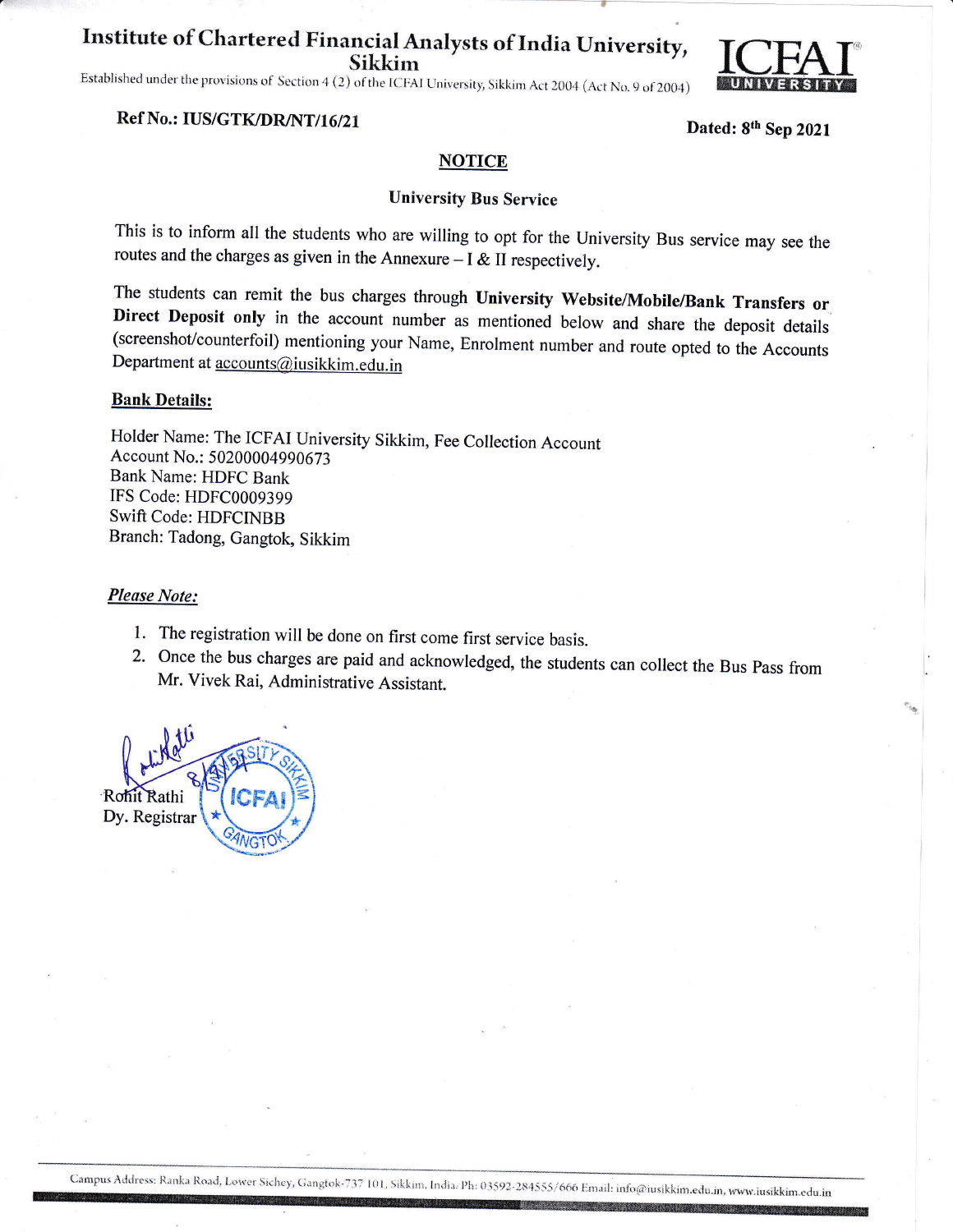Annexure-l

### BUS ROUTES

### Route-A

## Bus No. - <sup>1</sup>(SK 01 B 05s3)

 $(8:15$  am) SNT Stand  $\longrightarrow$ Deorali Forest Office

Lall Bazar -> Shiv Mandir (Pani House) --------+ Bye Pass ------+ IUS

a

Reverse route at 12:10 pm

On Route again at 12:45 pm

Reverse route at 4:40 pm

# Route-B

## Bus No. - 2 (SK 01 B 0652)

 $(7:45 \text{ am})$  Ranipool  $\longrightarrow$  Mayfair  $\longrightarrow$ Metro - MP Golai - Tadong School - Convey Ground-> Byepass - IUS 6<sup>th</sup> Miile — → Manipal Hospital

Reverse route at 12:10 pm

On Route again at 12:45 pm

Reverse route at 4:40 pm